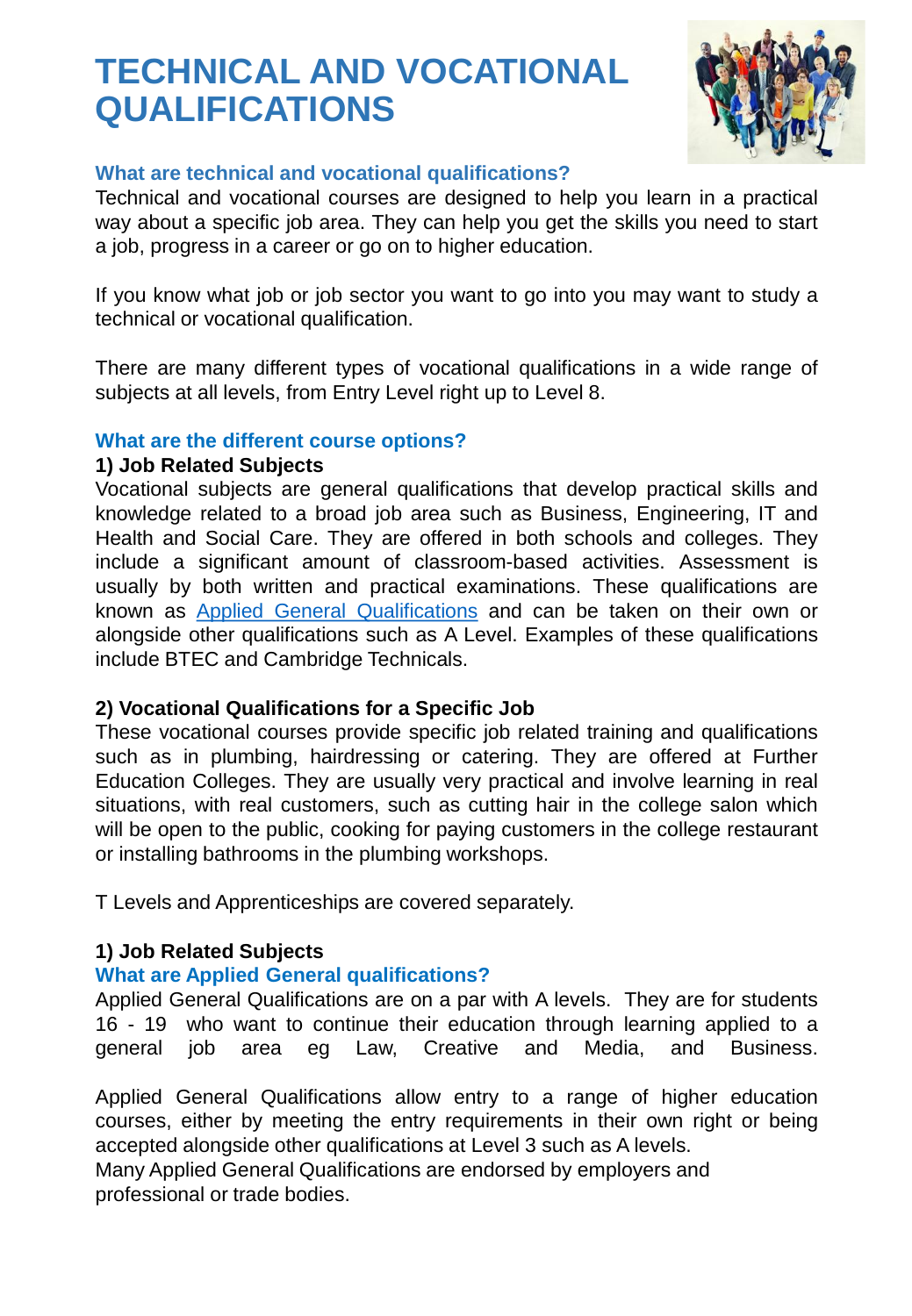### **Applied General Qualifications**

- These qualifications are known as Applied General Qualifications or known by the exam board they take eg BTEC or Cambridge Technicals.
- These qualifications offer the underpinning knowledge of a subject, practical skills and relevant work experience. So these courses will suit you if you have an interest in a specific job area eg Health and Social Care.
- These subjects can be taken alongside two A Levels at school or as one course equivalent to two or three A Levels at college.
- Generally there are less exams and a range of different assessment methods are likely to be used - such as assignments, observations of learner performance etc. These courses tend to suit people who prefer coursework to exams.

#### **What Applied General qualifications are available?**

Applied General Qualifications are available in a variety of vocational areas:

- Agriculture, Horticulture, Environmental Conservation & Animal Care
- Performing Arts, Arts, Crafts, Media & Publishing
- Finance, Enterprise, Business & Law
- Health & Social Care and Child Development & Wellbeing
- Construction, Planning & the Built Environment
- Engineering, Manufacturing Technologies & Transport Operations
- Information & Communication Technology
- Leisure, Sport, Travel & Tourism
- Retail, Hospitality & Commercial Enterprise
- Science & Mathematics
- Sociology & Social Policy

# 

#### **2)Vocational Qualifications for a Specific Job What are they?**

If you want to train for a specific job such as plumbing hairdressing, carpentry and child care then you will need to gain relevant vocational qualifications. Vocational qualifications demonstrate that you have the skills, knowledge and behaviour to do a job.

There are many different types of vocational qualification depending on what you are training for with different awarding bodies.

#### **Classroom based vocational qualifications**

These will introduce you to the skills and knowledge required for the job. These are offered by FE Colleges. They are available at different levels and sizes they maybe called technical qualifications and you maybe studying an Awards, Certificates or Diplomas. You may have the opportunity to do simulated work experience as part of your vocational learning for example in the college